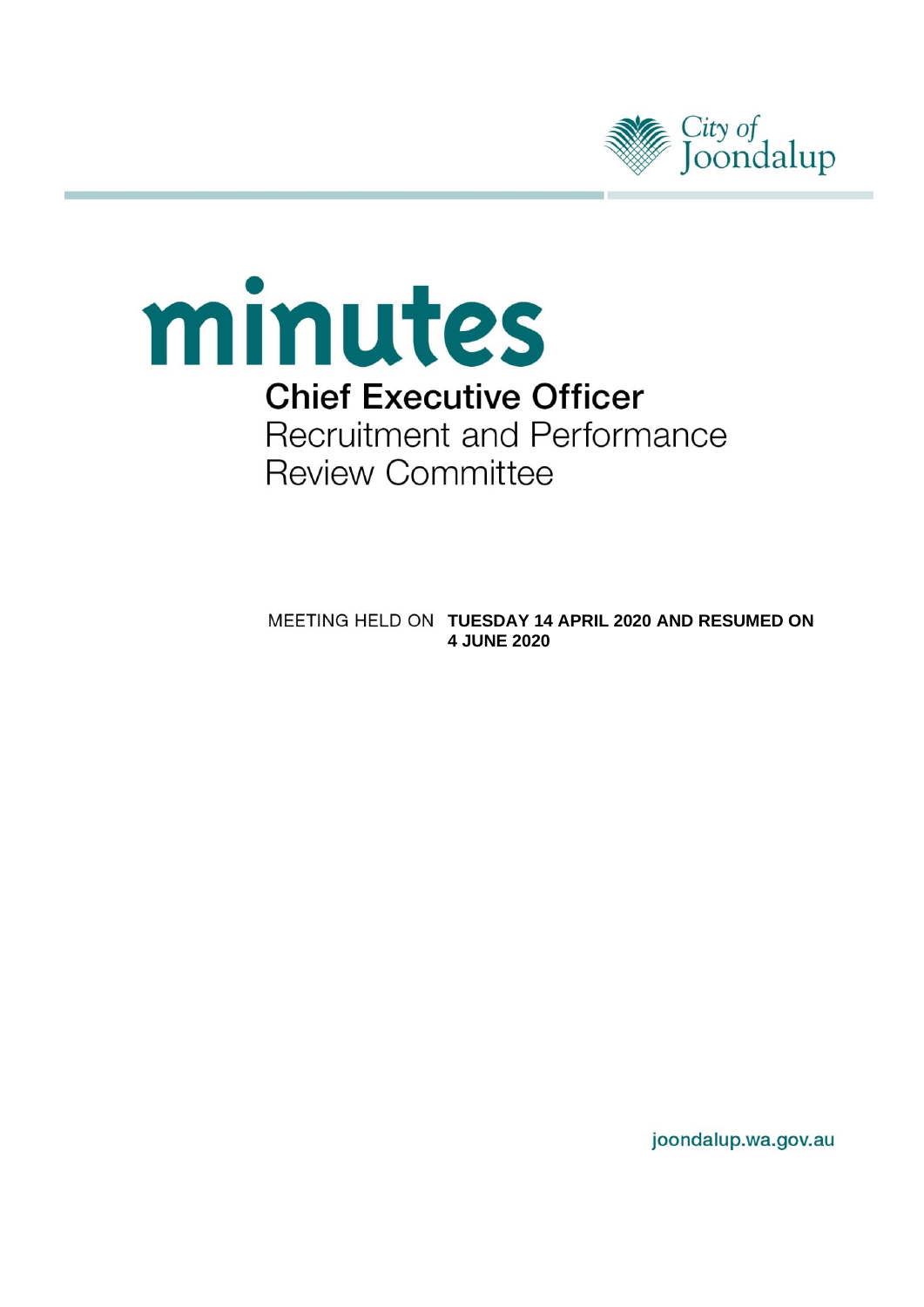## **TABLE OF CONTENTS**

| Item No.       | <b>Title</b>                                                                                                          |    |
|----------------|-----------------------------------------------------------------------------------------------------------------------|----|
|                | <b>Declaration of Opening</b>                                                                                         | 3  |
|                | <b>Declarations of Interest</b>                                                                                       | 4  |
|                | <b>Adjournment of Meeting</b>                                                                                         | 4  |
|                | <b>Resumption of Meeting</b>                                                                                          | 5  |
|                | Apologies / Leave of absence                                                                                          | 5  |
|                | Announcements by the Presiding Member without discussion                                                              | 6  |
|                | Identification of matters for which the meeting may be closed<br>to the public                                        | 7  |
|                | <b>Petitions and deputations</b>                                                                                      | 8  |
|                | <b>Reports</b>                                                                                                        | 9  |
| 1              | Confidential – Recruitment of Chief Executive<br>Officer<br><b>Employment Contract of the Chief Executive Officer</b> | 9  |
| $\overline{2}$ | Confidential – Recruitment of Chief Executive Officer – Request for<br><b>Quotation for Recruitment Consultant</b>    | 13 |
|                | <b>Closure</b>                                                                                                        | 15 |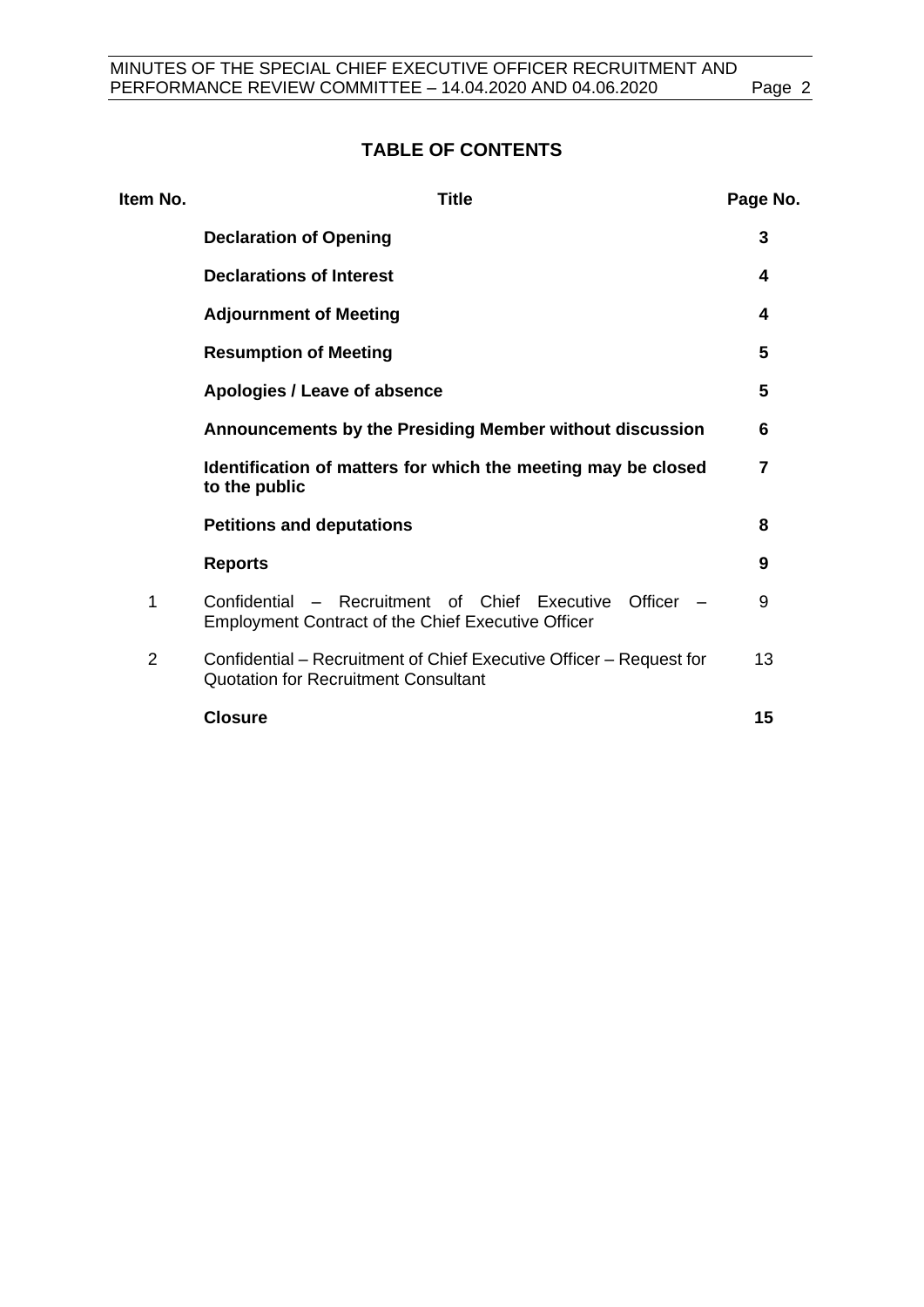# **CITY OF JOONDALUP**

#### **MINUTES OF THE SPECIAL CHIEF EXECUTIVE OFFICER RECRUITMENT AND PERFORMANCE REVIEW COMMITTEE MEETING HELD BY ELECTRONIC MEANS ON TUESDAY 14 APRIL 2020.**

## **ATTENDANCE**

#### **Committee Members**

Cr Russ Fishwick, JP Mayor Hon. Albert Jacob, JP Cr John Chester Cr Kerry Hollywood Cr Russell Poliwka Cr John Raftis Cr Philippa Taylor

*Presiding Member Deputy Presiding Member*

## **Officers**

Mr Garry Hunt Mr Brad Sillence Mr Glenn Heaperman Mrs Vivienne Stampalija Chief Executive Officer Manager Governance Manager Human Resources Governance Coordinator

## **Observers**

Cr John Logan Cr Tom McLean, JP Cr Suzanne Thompson

## **Guests**

Jackson McDonald and Partners - Partner Ms Renae Harding Ms Nish Sooriyapava Jackson McDonald and Partners - Lawyer

## <span id="page-2-0"></span>**DECLARATION OF OPENING**

The Presiding Member declared the meeting open at 5.00pm.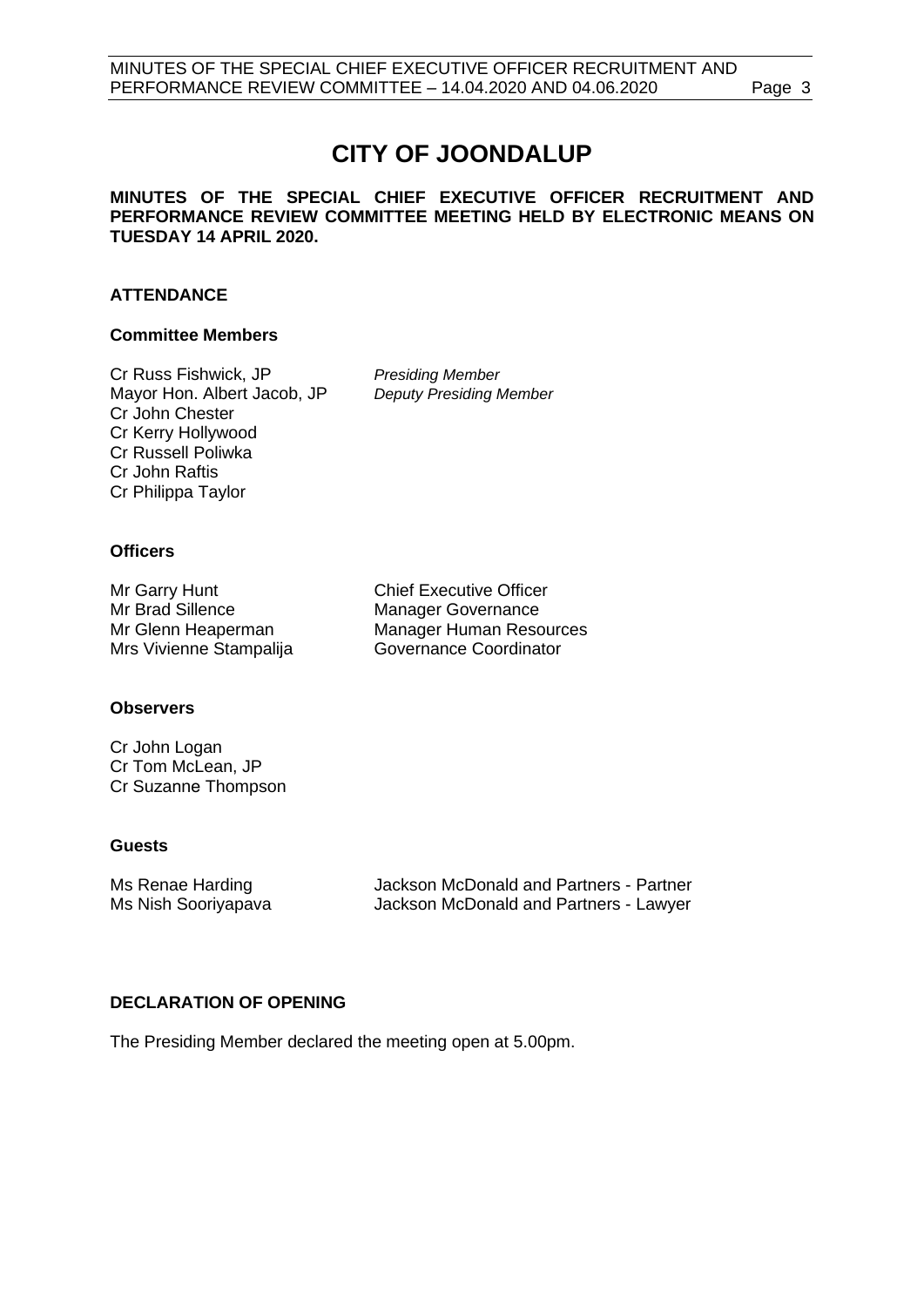## <span id="page-3-0"></span>**DECLARATIONS OF INTEREST**

## **Disclosures of Financial / Proximity Interest**

Nil.

## **Disclosures of interest affecting impartiality**

Elected Members (in accordance with Regulation 11 of the *Local Government [Rules of Conduct] Regulations 2007)* and employees (in accordance with the Code of Conduct) are required to declare any interest that may affect their impartiality in considering a matter. This declaration does not restrict any right to participate in or be present during the decision-making process. The Elected Member/employee is also encouraged to disclose the nature of the interest.

| <b>Name/Position</b>      | Mr Garry Hunt, Chief Executive Officer.                          |  |  |
|---------------------------|------------------------------------------------------------------|--|--|
| Item No./Subject          | Item 1 - Confidential - Recruitment of Chief Executive Officer - |  |  |
|                           | Employment Contract of the Chief Executive Officer.              |  |  |
| <b>Nature of interest</b> | Interest that may affect impartiality.                           |  |  |
| <b>Extent of Interest</b> | Mr Hunt holds the position of Chief Executive Officer until      |  |  |
|                           | 31 July 2020.                                                    |  |  |

| <b>Name/Position</b>      | Mr Garry Hunt, Chief Executive Officer.                                      |  |  |
|---------------------------|------------------------------------------------------------------------------|--|--|
| <b>Item No./Subject</b>   | Item 2 - Confidential - Recruitment of Chief Executive Officer -             |  |  |
|                           | <b>Request for Quotation for Recruitment Consultant.</b>                     |  |  |
| <b>Nature of interest</b> | Interest that may affect impartiality.                                       |  |  |
| <b>Extent of Interest</b> | Mr Hunt holds the position of Chief Executive Officer until<br>31 July 2020. |  |  |

| <b>Name/Position</b>                                                                        | Mr Garry Hunt, Chief Executive Officer.                          |  |
|---------------------------------------------------------------------------------------------|------------------------------------------------------------------|--|
| Item No./Subject                                                                            | Item 2 – Confidential – Recruitment of Chief Executive Officer – |  |
|                                                                                             | <b>Request for Quotation for Recruitment Consultant.</b>         |  |
| <b>Nature of interest</b>                                                                   | Interest that may affect impartiality.                           |  |
| <b>Extent of Interest</b><br>Mr Hunt knows a number of the individuals named in the Request |                                                                  |  |
|                                                                                             | for Quotation submissions.                                       |  |

## <span id="page-3-1"></span>**ADJOURNMENT OF MEETING**

Following a point of order being raised by Mayor Jacob under clause 8.2(1)(c) of the *City of Joondalup Meeting Procedures Local Law 2013*, the Presiding Member adjourned the meeting at 5.08pm, until a date and time to be determined by the Presiding Member, to allow the alleged violation of the *City of Joondalup Code of Conduct* to be further investigated.

## **The meeting ADJOURNED at 5.08pm on 14 April 2020 with the following committee members being present at that time:**

Cr Russ Fishwick, JP Mayor Hon. Albert Jacob, JP Cr John Chester Cr Kerry Hollywood Cr Russell Poliwka Cr John Raftis Cr Philippa Taylor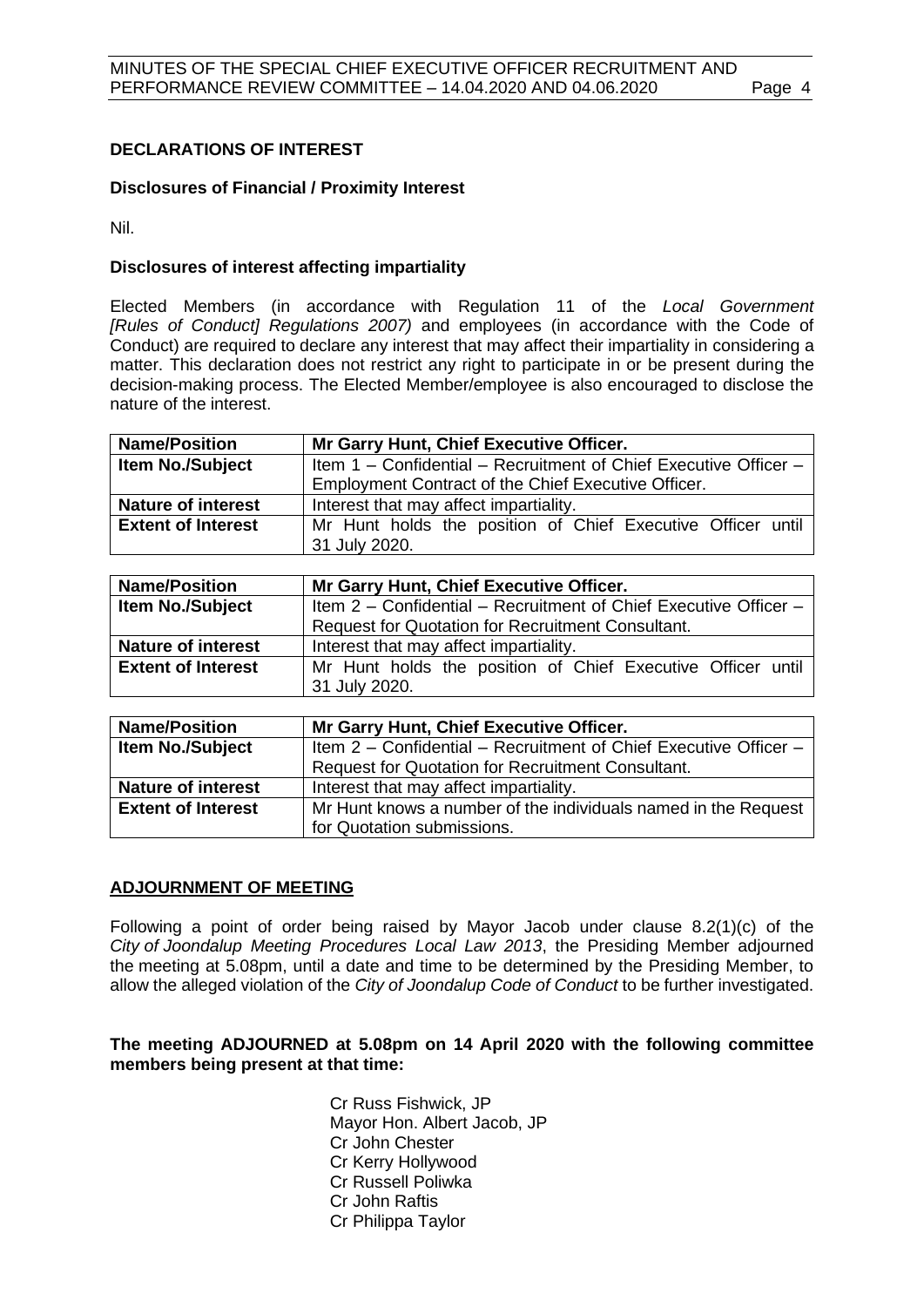## <span id="page-4-0"></span>**RESUMPTION OF MEETING**

The Presiding Member declared the **Special Chief Executive Officer Recruitment and Performance Review Committee** meeting that commenced on 14 April 2020 **RESUMED** at 5.30pm on Thursday 4 June 2020, the following persons being present:

## **ATTENDANCE**

#### **Committee Members**

Cr Russ Fishwick, JP *Presiding Member* Mayor Hon. Albert Jacob, JP *Deputy Presiding Member* Cr John Chester Cr Kerry Hollywood Cr Russell Poliwka Cr John Raftis Cr Philippa Taylor

Chief Executive Officer Manager Governance Manager Human Resources

## **Officers**

| Mr Garry Hunt      |  |
|--------------------|--|
| Mr Brad Sillence   |  |
| Mr Glenn Heaperman |  |

#### **Observers**

Cr Nige Jones Cr John Logan Cr Tom McLean, JP Cr Suzanne Thompson

#### **Guests**

Ms Renae Harding **Jackson McDonald and Partners - Partner** 

## <span id="page-4-1"></span>**APOLOGIES / LEAVE OF ABSENCE**

#### **Leave of Absence previously approved**

| <b>Cr Christine Hamilton-Prime</b> | 1 May to 8 June 2020 inclusive. |
|------------------------------------|---------------------------------|
| Mayor Albert Jacob, JP             | 8 to 10 June 2020 inclusive.    |

*from 6.48pm*

*from 5.41pm*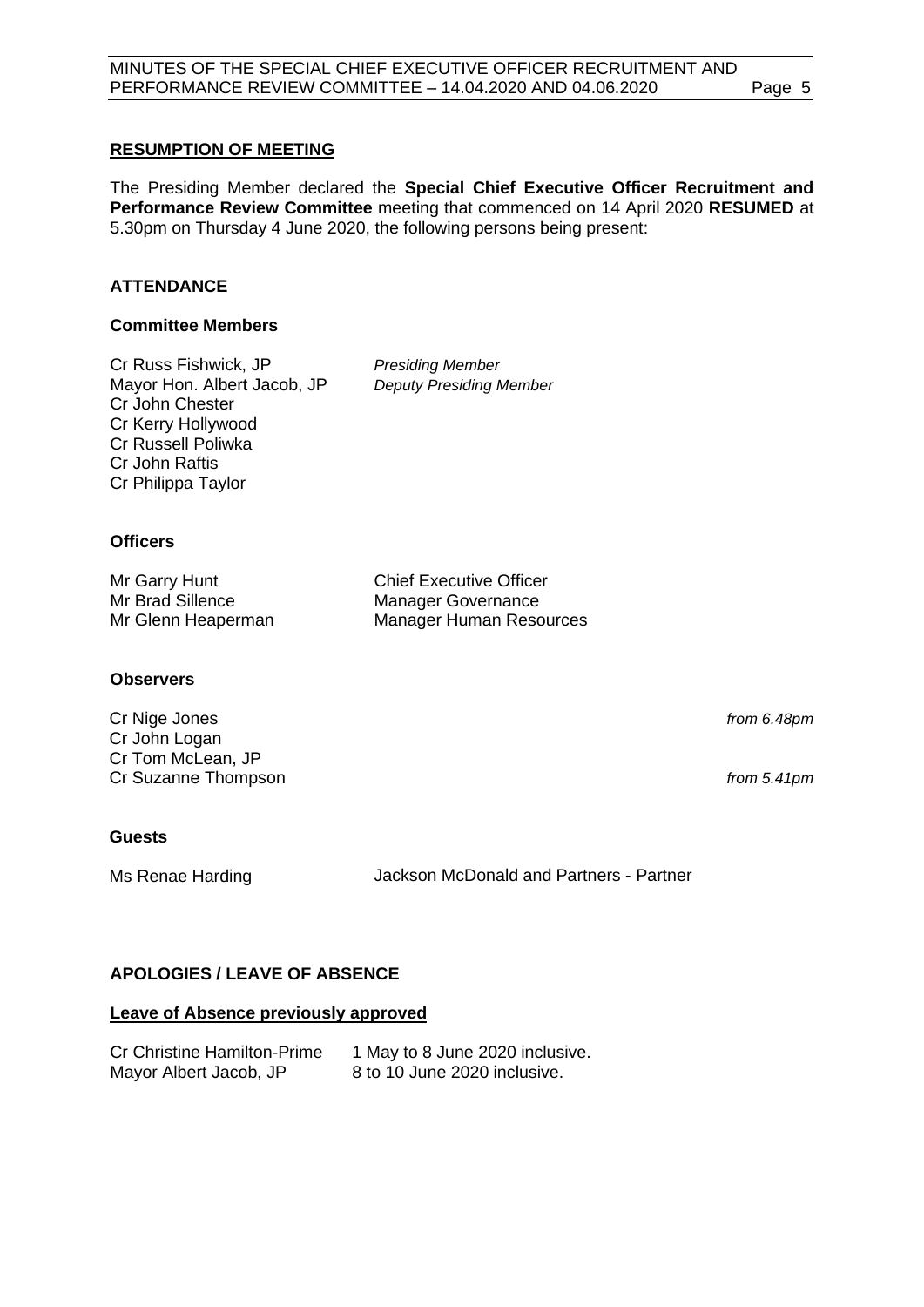## <span id="page-5-0"></span>**ANNOUNCEMENTS BY THE PRESIDING MEMBER WITHOUT DISCUSSION**

Cr Fishwick stated he wished to recap on the background behind the adjournment of the previous committee meeting.

Cr Fishwick reflected in the lead up to the 14 April 2020 Special Committee Meeting, a number of emails were circulated between elected members concerning various clauses in the Draft CEO Contract that had previously been distributed with the Agenda for the meeting.

Cr Fishwick stated in one of those emails, from a Committee Member commenting on the Draft CEO Contract and sent prior to the meeting, contained the following statement:

*"I have had a first reading of the contract and the following are my views. I may add further comments as I am waiting on some feedback from people involved in such appointments.".*

Cr Fishwick reflected this statement caused some concern amongst elected members, indicating as it did, that the confidentiality of the documents prepared for and distributed to the Committee, for the CEO recruitment process, may have been breached. Cr Fishwick expressed these concerns extended to the integrity of the recruitment process and to the integrity of the Committee's confidential deliberations.

Cr Fishwick added these concerns were raised with the relevant Committee Member shortly after the Special Committee Meeting commenced. Cr Fishwick stated in response to a request for the Committee Member to clarify the statement in their email, the Committee Member indicated that, as they had not previously been involved in the recruitment of a local government CEO, sought advice from a family member who is a lawyer about some clauses of the Draft CEO Contract.

Cr Fishwick highlighted on the basis of that disclosure, he as Presiding Member adjourned the meeting in order that legal advice be obtained in relation to potential breaches of the City's *Code of Conduct*, and any implications for the integrity of the Committee's CEO recruitment process.

Cr Fishwick indicated legal advice was sought from the City's external legal advisor concerning the implications of the Committee Member's disclosures, including any potential breaches of the *Local Government Act 1995*, the *Local Government (Rules of Conduct) Regulations 2007*  and the *Code of Conduct*, and what impact the disclosures may have had on the integrity of the Committee's processes and deliberations.

Cr Fishwick mentioned the City's external Legal Advisor advised there was a reasonable basis to conclude that the Committee Member's actions in disclosing confidential information about the Draft CEO Contract may constitute breaches of the *Local Government Act 1995*, the *Local Government (Rules of Conduct) Regulations 2007* and the City's *Code of Conduct*.

Cr Fishwick stressed more significantly, the City's external Legal Advisor noted, regardless of whether any one or more of these breaches may be established as a matter of law, the Committee Member's disclosure of confidential information in seeking external legal advice was inconsistent with the lawful and proper role of a council member and adversely affected the integrity of the Committee's processes and deliberations.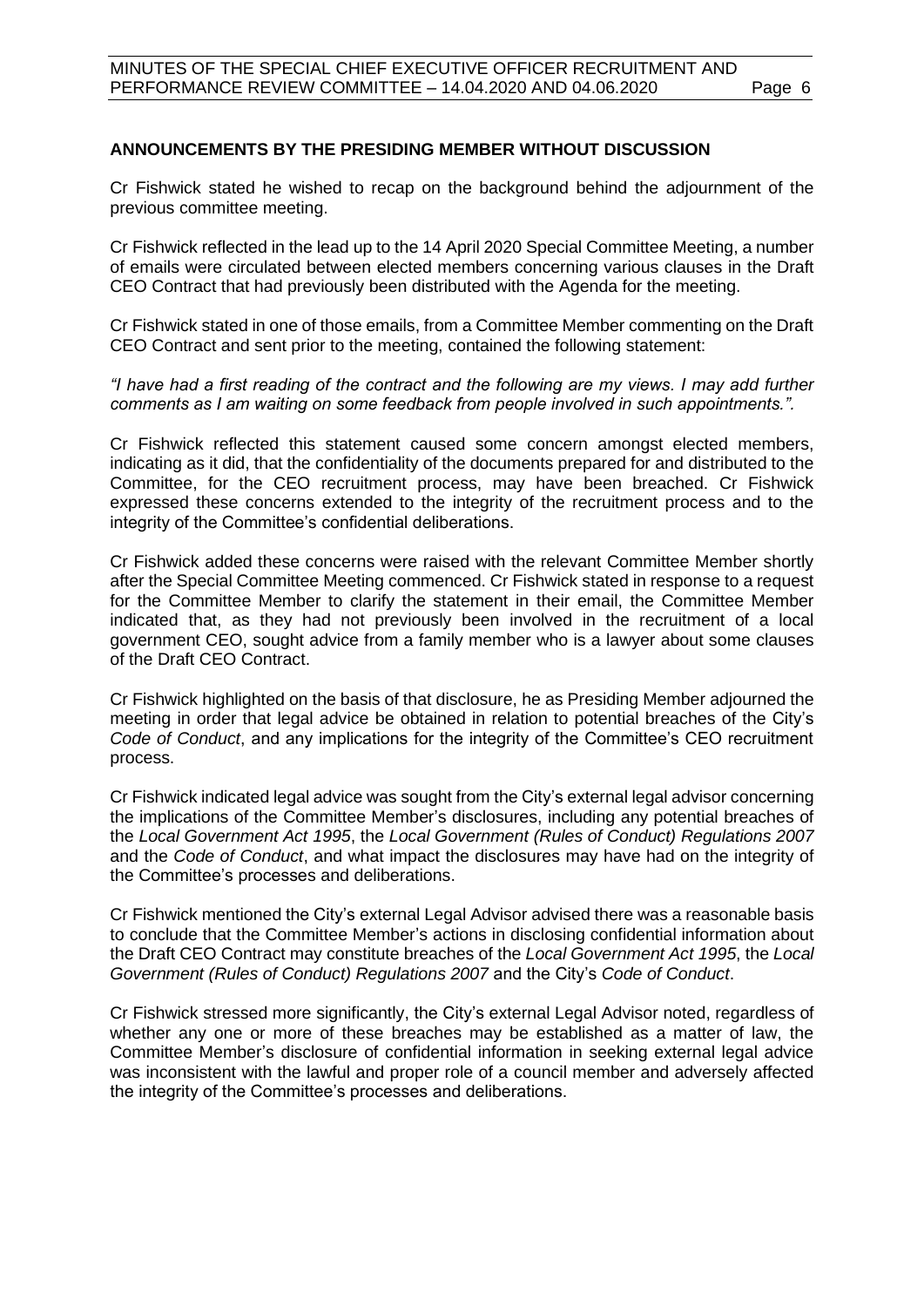Cr Fishwick continued that the City's external Legal Advisor further advised that they reached this conclusion because of two key factors critical to the integrity of the Committee's processes, namely:

- 1 the necessity to ensure the maintenance of strict confidentiality among all Committee members
- 2 under section 5.41 of the *Local Government Act 1995*, it is the function of the CEO to provide advice and information to the Committee to enable it to make informed decisions including informed recommendations to the Council and the CEO had arranged for independent specialist advice to be provided by Jackson McDonald Lawyers. It is inconsistent with the *Local Government Act 1995*, and contrary to the fundamental principles of good governance, for an individual Committee member to seek their own legal advice on a matter that is the subject of the Committee's deliberations.

Cr Fishwick advised the City's external Legal Advisor therefore concluded that the City's interests in this matter would best be served by the Committee Member no longer being a member of the Committee, at least in respect of its current CEO recruitment processes. The Committee Member could be asked to voluntarily withdraw from any further involvement in the CEO recruitment processes of the Committee, or if that was not forthcoming, be asked to provide an undertaking that he will not make any further disclosures to any third party of any of the confidential documents or other information relating to the Committee's deliberations.

Cr Fishwick stated his purpose in providing this summary of events and advice is partly to explain the reasons for a longer adjournment than was desirable and to emphasise the critical importance for all Committee members to maintain strict confidentiality with respect to all documents and all Committee deliberations concerning the CEO recruitment process.

Cr Fishwick reiterated if a member of the Committee needs clarification on any aspect of the Contract or the recruitment process then that inquiry should be directed through him as the Presiding Member or the CEO. Furthermore, whilst the Committee is in session, inquiries concerning the CEO Contract can be directed to the lawyers engaged by the City for that purpose.

Cr Fishwick stressed it is not just the conduct of the Committee's processes at issue here but the confidence of the public at large. Furthermore the confidence of potential candidates is completely dependent on the utmost integrity of the Committee's processes being maintained at all times.

In closing, Cr Fishwick strongly urged all Committee Members to re-commit themselves to upholding these standards of good governance and integrity, so as to ensure that Council ultimately makes the right decision on an informed basis, in the best interests of the community that all Elected Members serve.

## <span id="page-6-0"></span>**IDENTIFICATION OF MATTERS FOR WHICH THE MEETING MAY BE CLOSED TO THE PUBLIC**

In accordance with Clause 5.2 of the City's *Meeting Procedures Local Law 2013*, this meeting was not open to the public.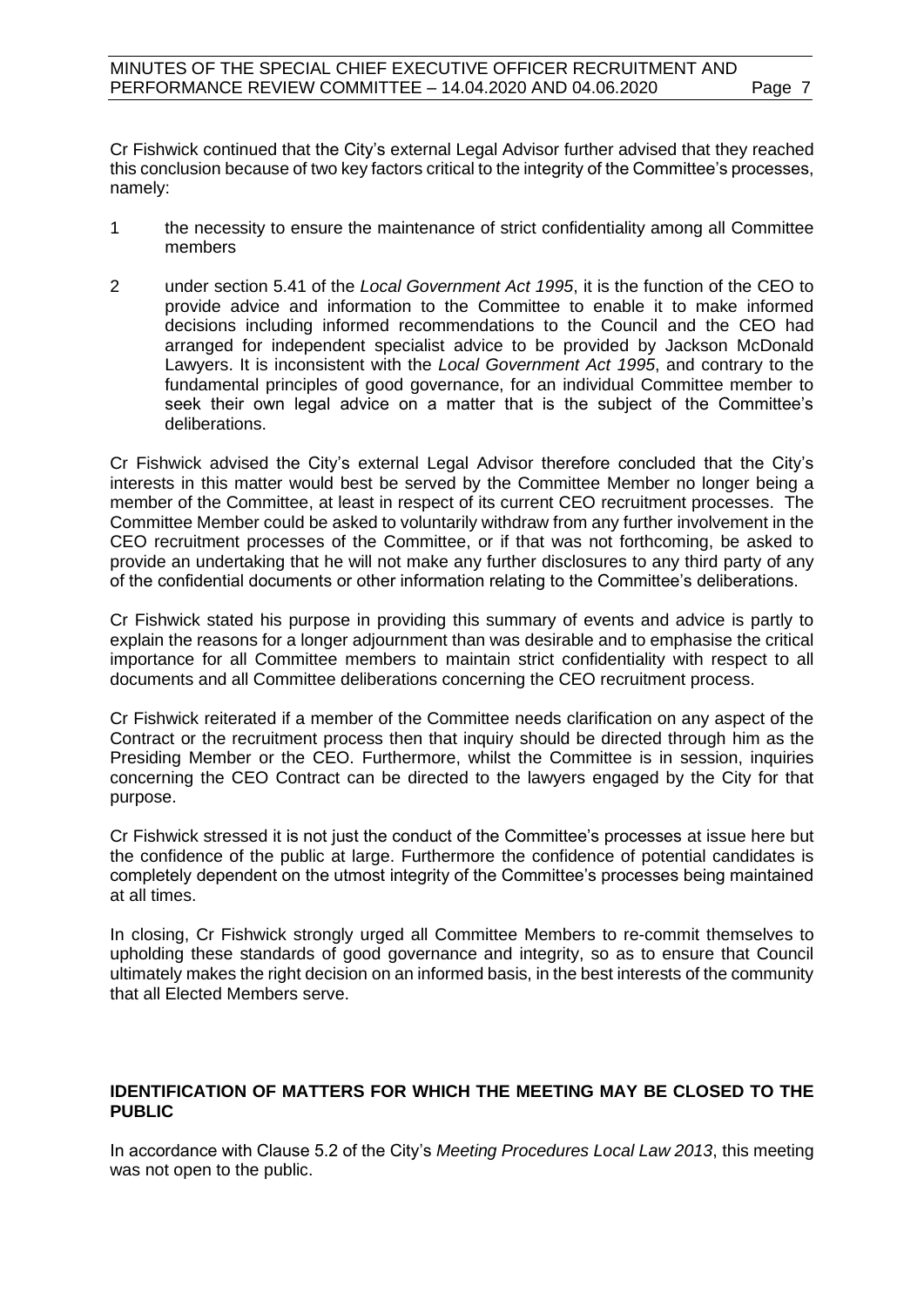## <span id="page-7-0"></span>**PETITIONS AND DEPUTATIONS**

Nil.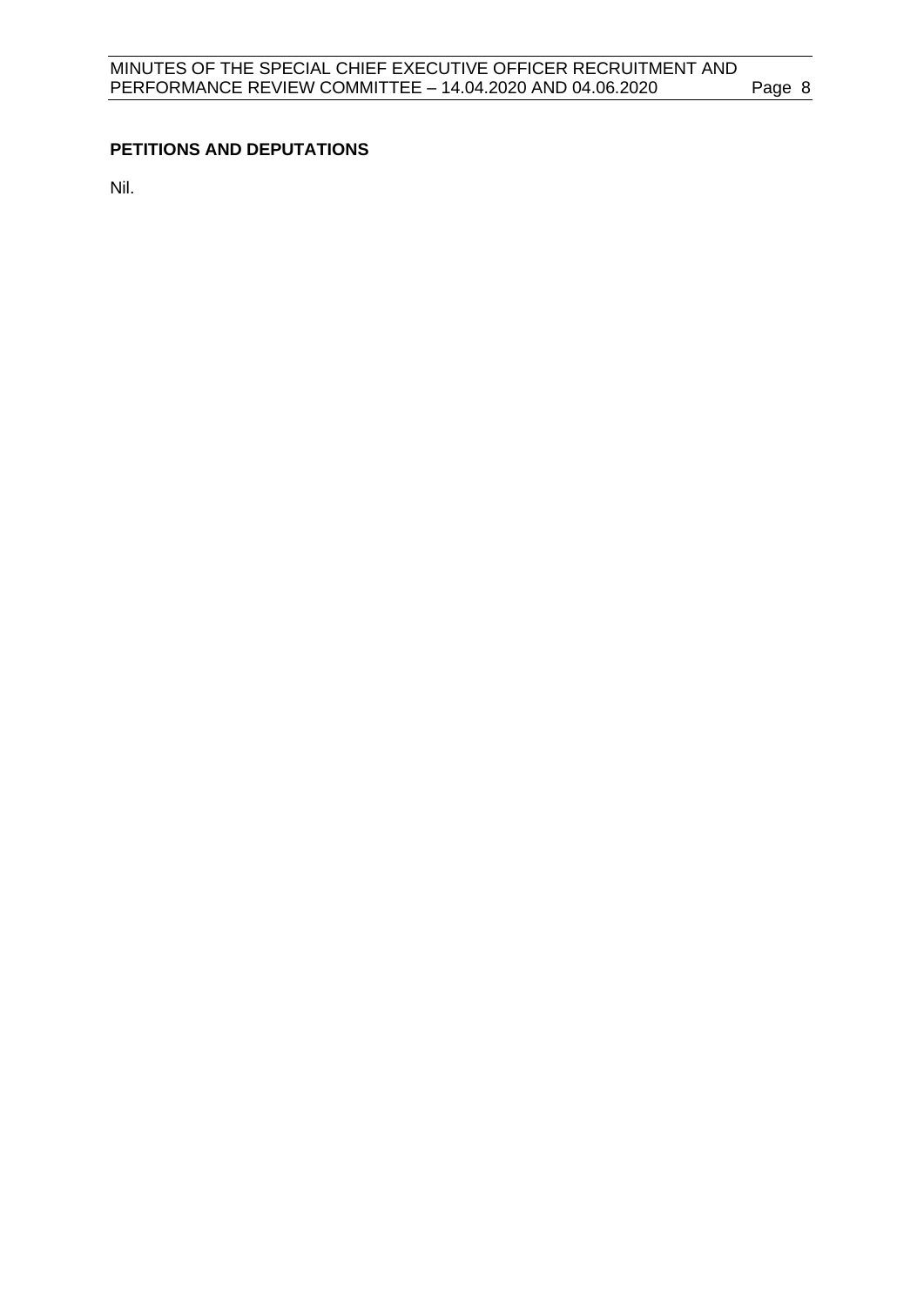## <span id="page-8-0"></span>**REPORTS**

**Disclosure of interest affecting impartiality**

| <b>Name/Position</b>      | Mr Garry Hunt, Chief Executive Officer.                          |  |  |
|---------------------------|------------------------------------------------------------------|--|--|
| <b>Item No./Subject</b>   | Item 1 – Confidential – Recruitment of Chief Executive Officer – |  |  |
|                           | Employment Contract of the Chief Executive Officer.              |  |  |
| <b>Nature of interest</b> | Interest that may affect impartiality.                           |  |  |
| <b>Extent of Interest</b> | Mr Hunt holds the position of Chief Executive Officer until      |  |  |
|                           | 31 July 2020.                                                    |  |  |

## <span id="page-8-1"></span>**ITEM 1 CONFIDENTIAL – RECRUITMENT OF CHIEF EXECUTIVE OFFICER – EMPLOYMENT CONTRACT OF THE CHIEF EXECUTIVE OFFICER**

**WARD** All

**RESPONSIBLE** Mr Garry Hunt **DIRECTOR** Office of the CEO

**FILE NUMBER** 74574

**ATTACHMENT** Attachment 1 Draft Employment Contract of the Chief Executive Officer of the City of Joondalup (prepared by solicitors Jackson McDonald) including Position Description and 2019-20 Key Performance Indicators

> Refer to Elected Members Portal for Confidential Attachments 1 - 7 detailed in the report to Council on 11 February 2020 (JSC01-02/20)

> *(Please Note: The Report and Attachment is confidential and will appear in the official Minute Book only)*

**AUTHORITY / DISCRETION** Executive - The substantial direction setting and oversight role of Council, such as adopting plans and reports, accepting tenders, directing operations, setting and amending budgets.

This report is confidential in accordance with Section 5.23(2)(a) of the *Local Government Act 1995*, which permits the meeting to be closed to the public for business relating to the following:

*a matter affecting an employee or employees.*

A full report was provided to Elected Members under separate cover. The report is not for publication.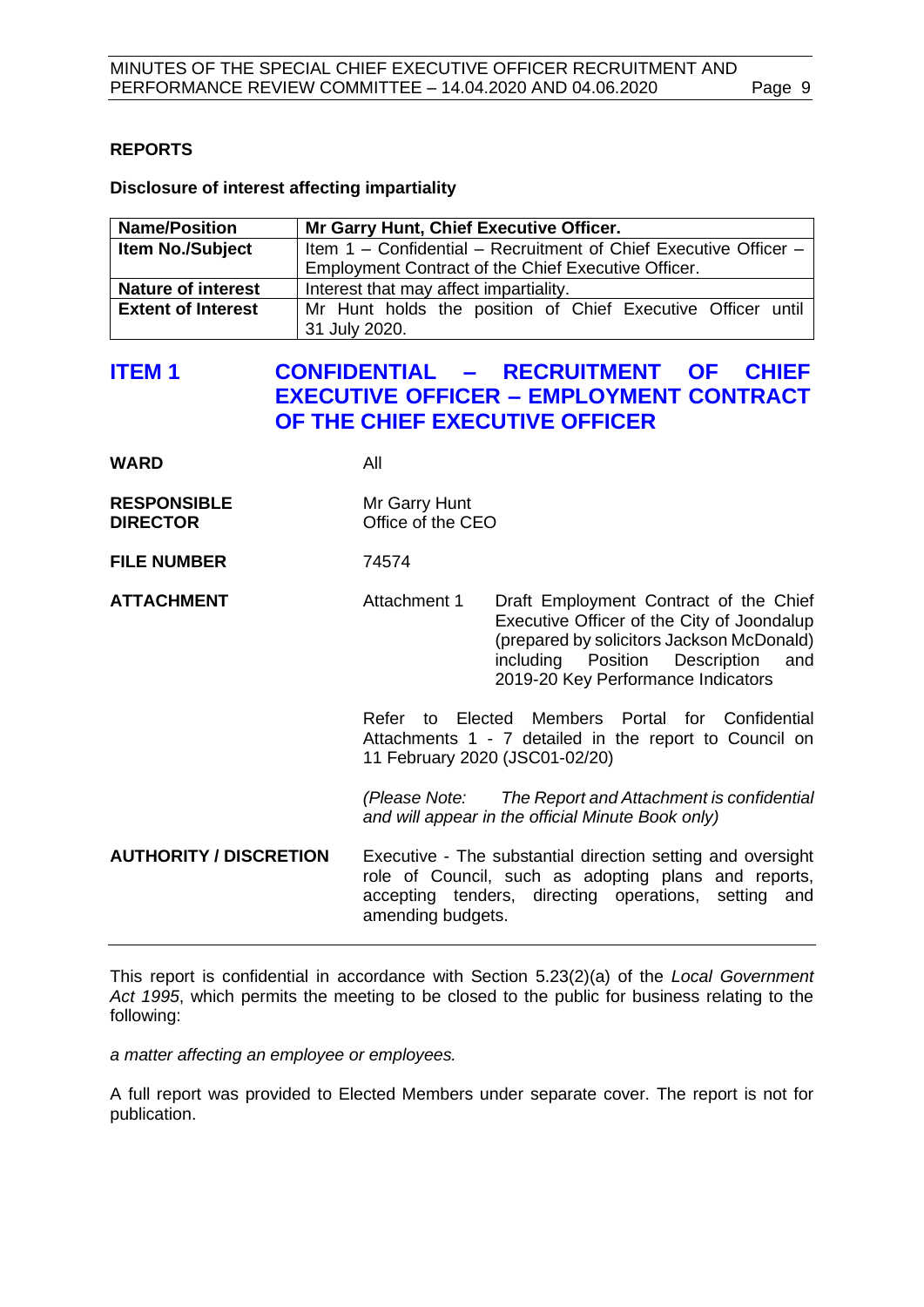*Cr Thompson entered the electronic meeting at 5.41pm.*

## **OFFICER'S RECOMMENDATION**

That Council:

- 1 CONSIDERS the draft Employment Contract for the Chief Executive Officer appointee;
- 2 CONSIDERS the revised position description for the position noting that it will form part of the final Employment Contract;
- 3 RECOMMENDS to Council the draft Employment Contract of the Chief Executive Officer, including the revised position description and key performance indicators for the position be adopted.

#### **MOVED Mayor Jacob, SECONDED Cr Poliwka that Council:**

- **1 SUPPORTS the draft Employment Contract for the Chief Executive Officer appointee;**
- **2 SUPPORTS the revised position description for the position noting that it will form part of the final Employment Contract;**
- **3 ENDORSES the draft Employment Contract of the Chief Executive Officer, including the revised position description and key performance indicators as detailed in Attachment 2 to this Report, subject to the following amendments being included:** 
	- **3.1 In Clause 11.6 (c) replace "(ii)" with "(b)";**
	- **3.2 In Clause 11.6 (f) replace "(v)" with "(e)";**
	- **3.3 In Clause 14.8 replace "Council" with "the Mayor";**
	- **3.4 At the end of Clause 14.14, insert the following sentence:**

**"***Any continuing professional development under this sub-clause is restricted to 10 full working days per calendar year.";*

- **3.5 Delete Clause 14.17 and insert new Clause 14.17 as follows:**
	- **"***14.17 If the CEO wishes to attend conferences outside Australia in any given year (based on the anniversary date of the Contract) the CEO must seek prior approval of the Council. The CEO must keep a record of all attendances under this sub-clause and prepare a report for Council within thirty (30) days of resuming work.***";**
- **3.6 In Clause 16.2 replace "they have" with "that he or she has";**
- **3.7 In Clause 16.5 replace "authorized" with "authorised";**
- **3.8 In Clauses 17.4, 17.7 and 17.10 replace "17.1417.4" with "17.14";**
- **3.9 In Clause 17.5 (c) replace "X" with "six (6)";**
- **3.10 In Clause 17.8 (a) replace "twelve (12)" with "six (6)";**
- **3.11 In Clause 19.9 replace "appendices" with "Appendices".**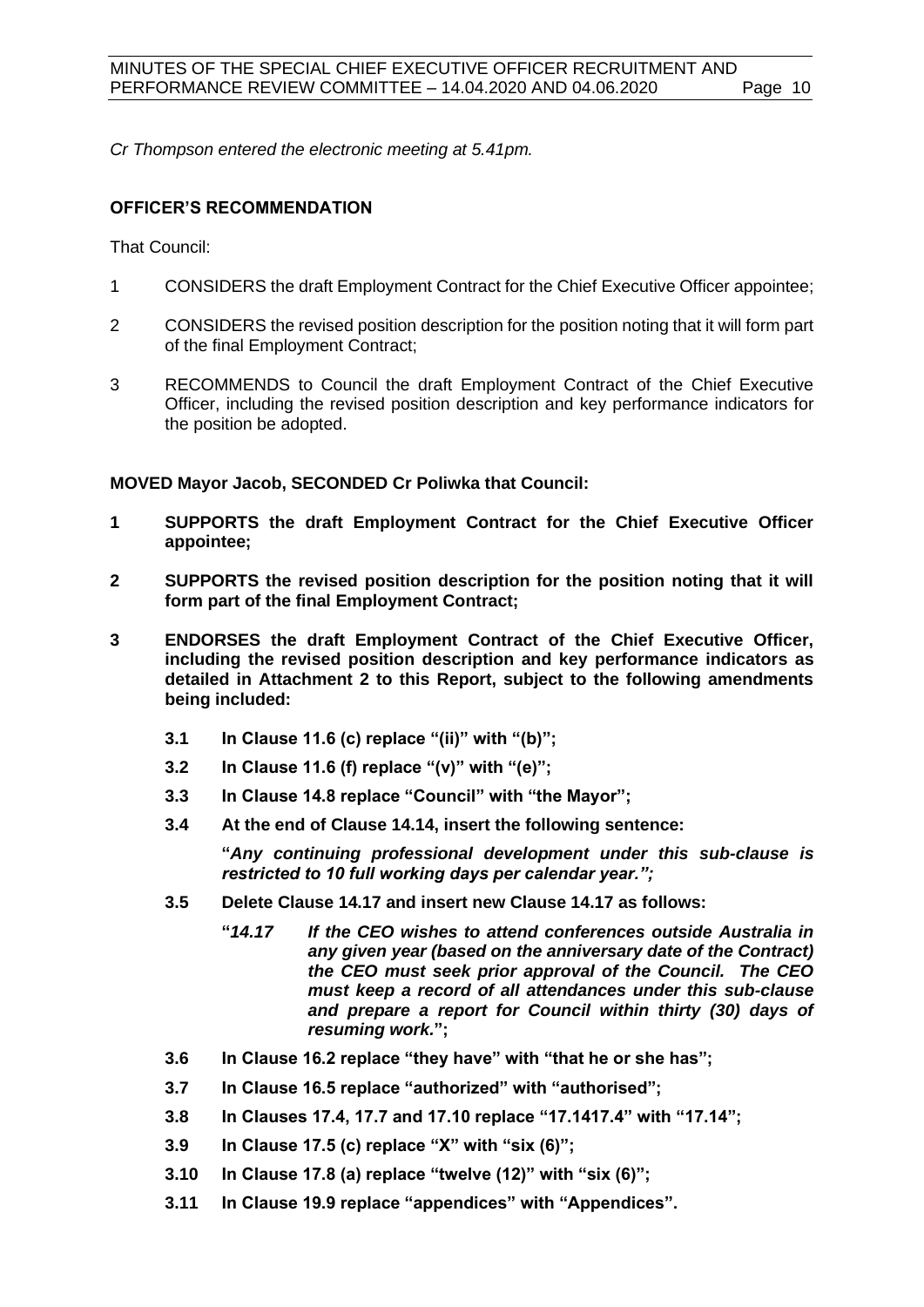It was requested that Parts 3.4 and 3.5 of the original motion be voted upon separately.

Cr Fishwick advised he would put the votes for Part 1, Part 2, Parts 3.1 to 3.3, and Parts 3.6 to 3.11 collectively, followed by Parts 3.4 and 3.5 separately.

#### **MOVED Mayor Jacob, SECONDED Cr Poliwka that Council:**

- **1 SUPPORTS the draft Employment Contract for the Chief Executive Officer appointee;**
- **2 SUPPORTS the revised position description for the position noting that it will form part of the final Employment Contract;**
- **3 ENDORSES the draft Employment Contract of the Chief Executive Officer, including the revised position description and key performance indicators as detailed in Attachment 2 to this Report, subject to the following amendments being included:** 
	- **3.1 In Clause 11.6 (c) replace "(ii)" with "(b)";**
	- **3.2 In Clause 11.6 (f) replace "(v)" with "(e)";**
	- **3.3 In Clause 14.8 replace "Council" with "the Mayor";**
	- **3.6 In Clause 16.2 replace "they have" with "that he or she has";**
	- **3.7 In Clause 16.5 replace "authorized" with "authorised";**
	- **3.8 In Clauses 17.4, 17.7 and 17.10 replace "17.1417.4" with "17.14";**
	- **3.9 In Clause and .5 (c) replace "X" with "six (6)";**
	- **3.10 In Clause 17.8 (a) replace "twelve (12)" with "six (6)";**
	- **3.11 In Clause 19.9 replace "appendices" with "Appendices".**

#### **The Motion was Put and CARRIED (7/0)**

**In favour of the Motion:** Cr Fishwick, Mayor Jacob, Crs Chester, Hollywood, Poliwka, Raftis and Taylor.

#### **MOVED Mayor Jacob, SECONDED Cr Poliwka that Council:**

- **3 ENDORSES the draft Employment Contract of the Chief Executive Officer, including the revised position description and key performance indicators as detailed in Attachment 2 to this Report, subject to the following amendments being included:** 
	- **3.4 At the end of Clause 14.14, insert the following sentence:**

**"***Any continuing professional development under this sub-clause is restricted to 10 full working days per calendar year.";*

#### **The Motion was Put and CARRIED (6/1)**

**In favour of the Motion:** Cr Fishwick, Mayor Jacob, Crs Chester, Poliwka, Raftis and Taylor. **Against the Motion:** Cr Hollywood.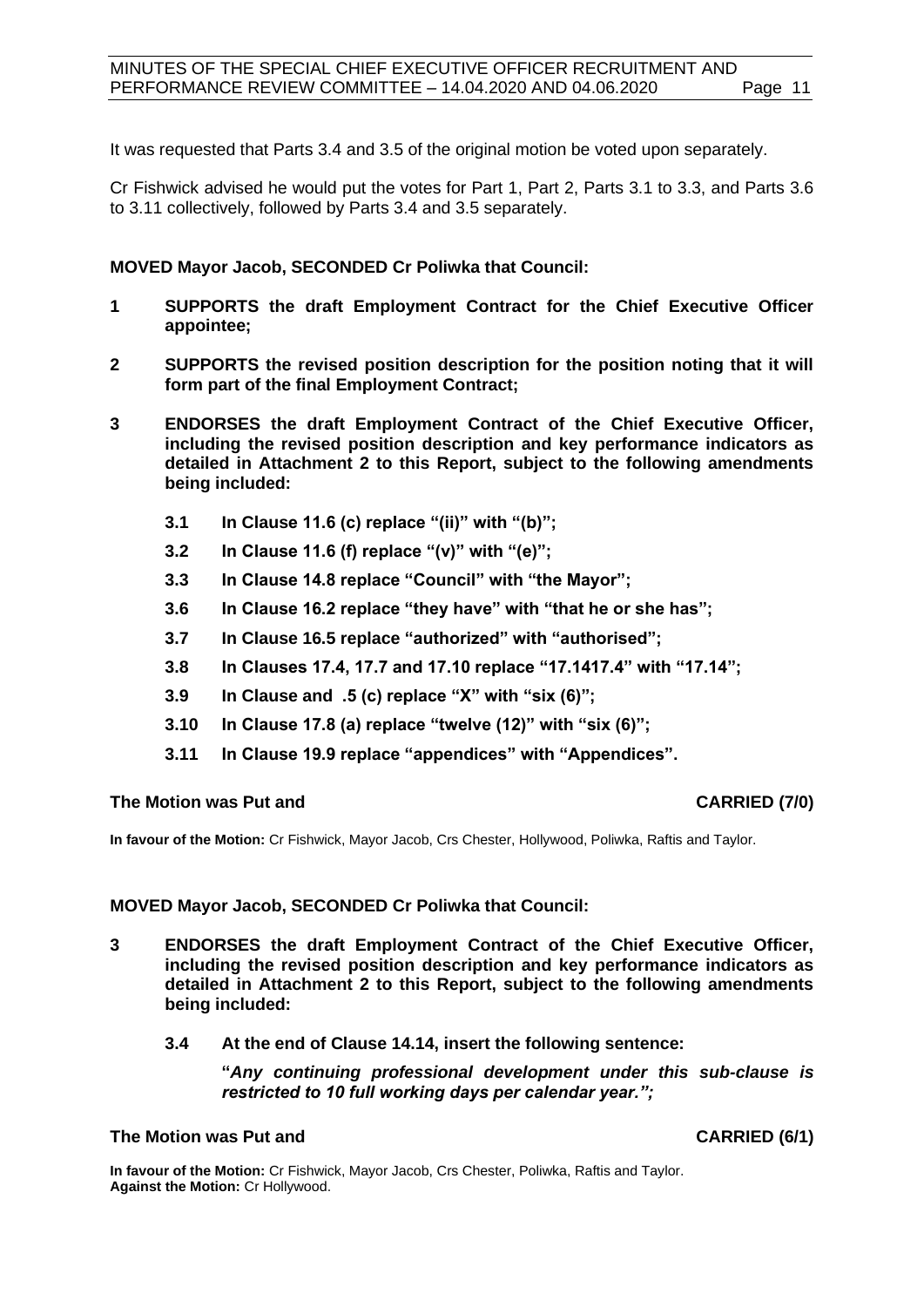**MOVED Mayor Jacob, SECONDED Cr Poliwka that Council:**

- **3 ENDORSES the draft Employment Contract of the Chief Executive Officer, including the revised position description and key performance indicators as detailed in Attachment 2 to this Report, subject to the following amendments being included:**
	- **3.5 Delete Clause 14.17 and insert new Clause 14.17 as follows:**
		- **"***14.17 If the CEO wishes to attend conferences outside Australia in any given year (based on the anniversary date of the Contract) the CEO must seek prior approval of the Council. The CEO must keep a record of all attendances under this sub-clause and prepare a report for Council within thirty (30) days of resuming work.***";**

**The Motion was Put and CARRIED (6/1)**

**In favour of the Motion:** Cr Fishwick, Mayor Jacob, Crs Chester, Poliwka, Raftis and Taylor. **Against the Motion:** Cr Hollywood.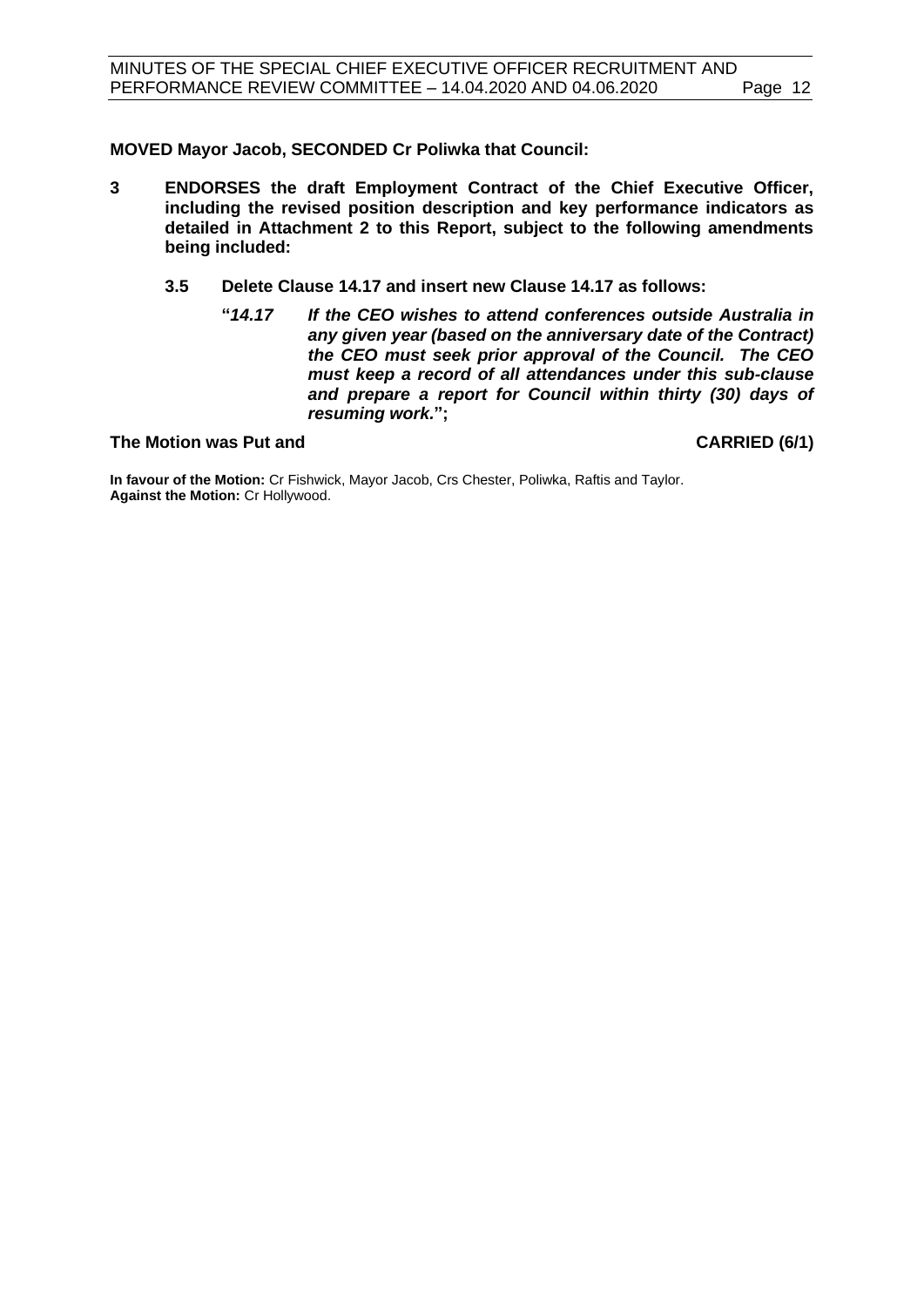| <b>Name/Position</b>      | Mr Garry Hunt, Chief Executive Officer.                          |  |  |
|---------------------------|------------------------------------------------------------------|--|--|
| Item No./Subject          | Item 2 - Confidential - Recruitment of Chief Executive Officer - |  |  |
|                           | <b>Request for Quotation for Recruitment Consultant.</b>         |  |  |
| <b>Nature of interest</b> | Interest that may affect impartiality.                           |  |  |
| <b>Extent of Interest</b> | Mr Hunt holds the position of Chief Executive Officer until      |  |  |
|                           | 31 July 2020.                                                    |  |  |
|                           |                                                                  |  |  |
| <b>Name/Position</b>      | Mr Garry Hunt, Chief Executive Officer.                          |  |  |
| Item No./Subject          | Item 2 - Confidential - Recruitment of Chief Executive Officer - |  |  |
|                           | <b>Request for Quotation for Recruitment Consultant.</b>         |  |  |
| <b>Nature of interest</b> | Interest that may affect impartiality.                           |  |  |
| <b>Extent of Interest</b> | Mr Hunt knows a number of the individuals named in the Request   |  |  |
|                           | for Quotation submissions.                                       |  |  |

#### **Disclosures of interest affecting impartiality**

## <span id="page-12-0"></span>**ITEM 2 CONFIDENTIAL – RECRUITMENT OF CHIEF EXECUTIVE OFFICER – REQUEST FOR QUOTATION FOR RECRUITMENT CONSULTANT**

| <b>WARD</b> | All |
|-------------|-----|
|             |     |

| <b>RESPONSIBLE</b> | Mr Garry Hunt     |
|--------------------|-------------------|
| <b>DIRECTOR</b>    | Office of the CEO |

## **FILE NUMBER** 74574

ATTACHMENT **Attachment 1** Request for Quotation submissions received from eight individual groups or entities

> Refer to Elected Members Portal for Confidential Attachments 1 - 7 detailed in the report to Council on 11 February 2020 (JSC01-02/20)

> *(Please Note: The Report and Attachment are confidential and will appear in the official Minute Book only)*

**AUTHORITY / DISCRETION** Executive - The substantial direction setting and oversight role of Council, such as adopting plans and reports, accepting tenders, directing operations, setting and amending budgets.

This report is confidential in accordance with Section 5.23(2)(a) of the *Local Government Act 1995*, which permits the meeting to be closed to the public for business relating to the following:

*a matter affecting an employee or employees.*

A full report was provided to Elected Members under separate cover. The report is not for publication.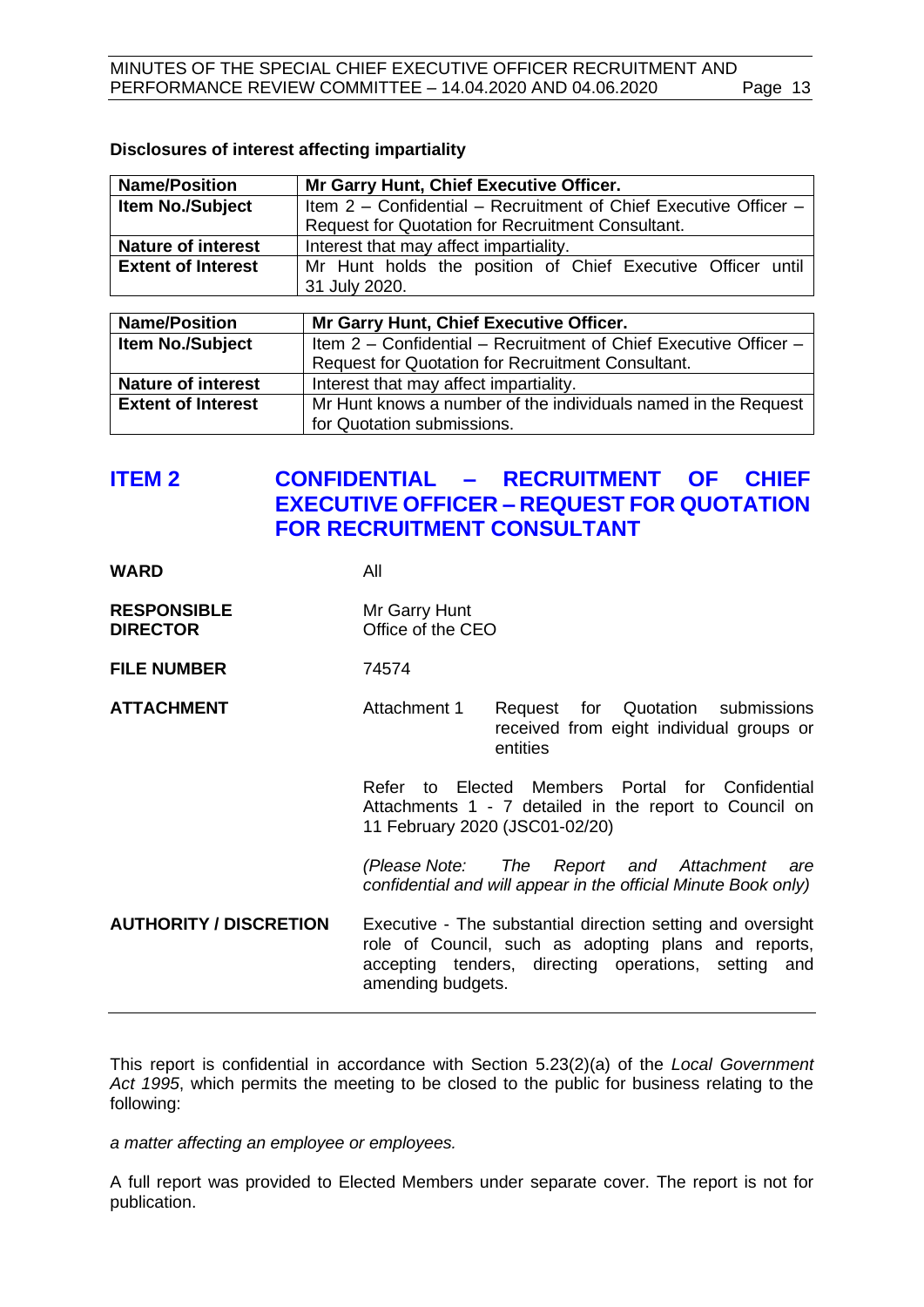*Cr Jones entered the electronic meeting at 6.48pm.*

#### **OFFICER'S RECOMMENDATION**

That Council:

- 1 NOTES the Request for Quotations received for the Chief Executive Officer Recruitment Consultant as detailed in Attachment 1 to this Report;
- 2 SELECTS preferred Chief Executive Officer recruitment consultant to progress to the recruitment process in accordance with the recruitment process detailed in the report to Council on 11 February 2020 (JSC01-02/20) which comprises the following items:
	- 2.1 Advertising Preliminary review – long list applicants Shortlist applicants\* Arrange and conduct interviews\* Due diligence\* Psychometric testing Recommendation to Council. For appointment Offer of employment and contract negotiations Finalisation of process.

**MOVED Cr Hollywood, SECONDED Cr Chester that Council:**

- **1 NOTES the Request for Quotations received for the Chief Executive Officer Recruitment Consultant as detailed in Attachment 1 to this Report;**
- **2 SELECTS Lester Blades as the preferred Chief Executive Officer recruitment consultant to progress to the recruitment process in accordance with the recruitment process detailed in the report to Council on 11 February 2020 (JSC01-02/20) which comprises the following items:**
	- **2.1 Advertising;**
	- **2.2 Preliminary review – long list applicants;**
	- **2.3 Shortlist applicants;**
	- **2.4 Arrange and conduct interviews;**
	- **2.5 Due diligence;**
	- **2.6 Psychometric testing;**
	- **2.7 Recommendation to Council. For appointment;**
	- **2.8 Offer of employment and contract negotiations;**
	- **2.9 Finalisation of process.**

#### **The Motion was Put and CARRIED (7/0)**

**In favour of the Motion:** Cr Fishwick, Mayor Jacob, Crs Chester, Hollywood, Poliwka, Raftis and Taylor.